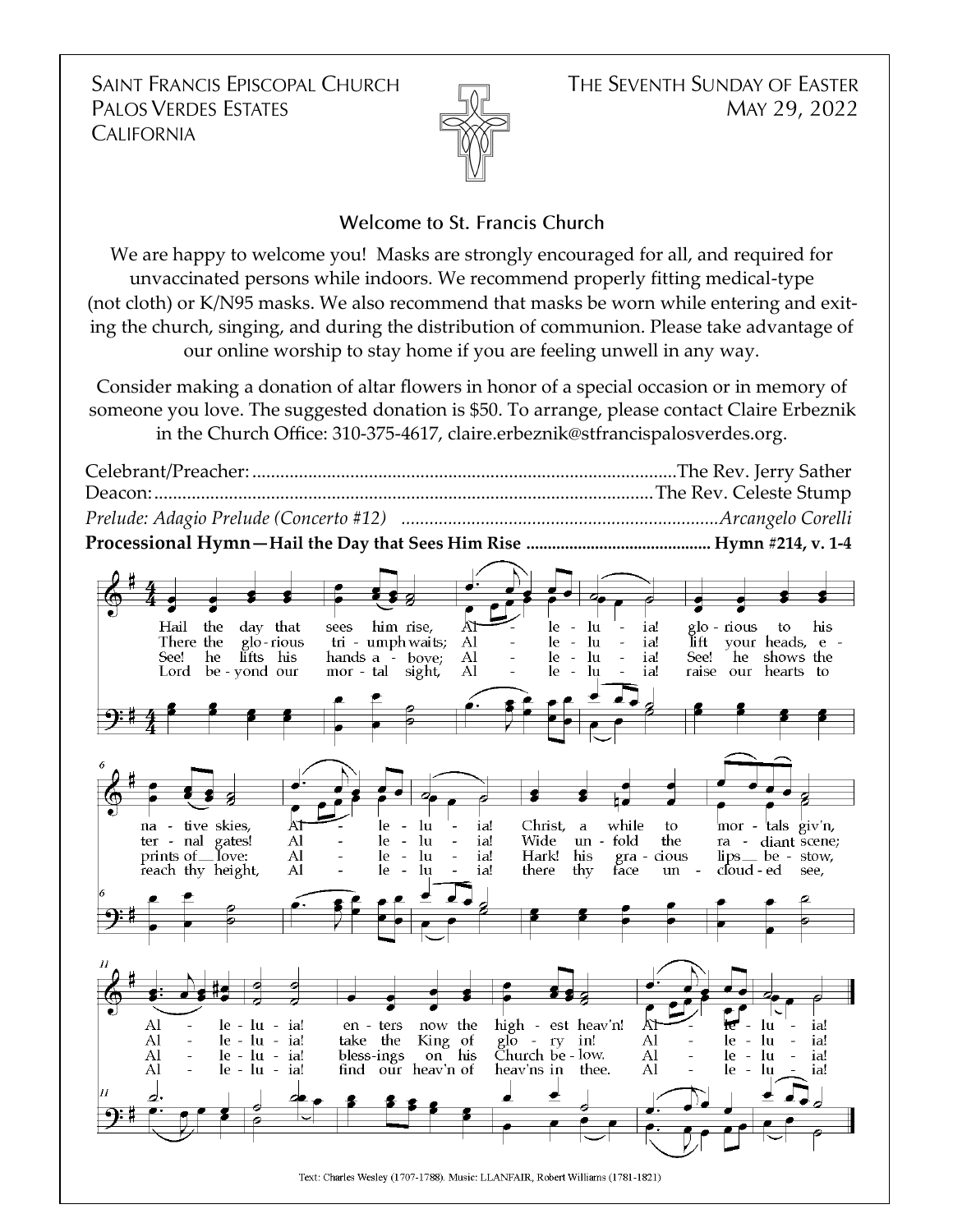The Opening Acclamation.............................................................Book of Common Prayer, p. 323 *(this and all similar page refs. refer to Book of Common Prayer—the red book in the pew rack in front of you)* The Gloria ..................................................................................................................................... p. 324 The Collect of the Day................................................................................................................. p. 175 The First Lesson ...............................................................................................................Acts 16:16-34

With Paul and Silas, we came to Philippi in Macedonia, a Roman colony, and, as we were going to the place of prayer, we met a slave girl who had a spirit of divination and brought her owners a great deal of money by fortune-telling. While she followed Paul and us, she would cry out, "These men are slaves of the Most High God, who proclaim to you a way of salvation." She kept doing this for many days. But Paul, very much annoyed, turned and said to the spirit, "I order you in the name of Jesus Christ to come out of her." And it came out that very hour.

But when her owners saw that their hope of making money was gone, they seized Paul and Silas and dragged them into the marketplace before the authorities. When they had brought them before the magistrates, they said, "These men are disturbing our city; they are Jews and are advocating customs that are not lawful for us as Romans to adopt or observe." The crowd joined in attacking them, and the magistrates had them stripped of their clothing and ordered them to be beaten with rods. After they had given them a severe flogging, they threw them into prison and ordered the jailer to keep them securely. Following these instructions, he put them in the innermost cell and fastened their feet in the stocks. About midnight Paul and Silas were praying and singing hymns to God, and the prisoners were listening to them. Suddenly there was an earthquake, so violent that the foundations of the prison were shaken; and immediately all the doors were opened and everyone's chains were unfastened. When the jailer woke up and saw the prison doors wide open, he drew his sword and was about to kill himself, since he supposed that the prisoners had escaped. But Paul shouted in a loud voice, "Do not harm yourself, for we are all here." The jailer called for lights, and rushing in, he fell down trembling before Paul and Silas. Then he brought them outside and said, "Sirs, what must I do to be saved?" They answered, "Believe on the Lord Jesus, and you will be saved, you and your household." They spoke the word of the Lord to him and to all who were in his house. At the same hour of the night he took them and washed their wounds; then he and his entire family were baptized without delay. He brought them up into the house and set food before them; and he and his entire household rejoiced that he had become a believer in God.

| and the second to the second the second to the second the second terms of the second terms of the second terms of the second terms of the second terms of the second terms of the second terms of the second terms of the seco |  |  |  |  |
|--------------------------------------------------------------------------------------------------------------------------------------------------------------------------------------------------------------------------------|--|--|--|--|

At the end of the visions I, John, heard these words:

"See, I am coming soon; my reward is with me, to repay according to everyone's work. I am the Alpha and the Omega, the first and the last, the beginning and the end." Blessed are those who wash their robes, so that they will have the right to the tree of life and may enter the city by the gates.

"It is I, Jesus, who sent my angel to you with this testimony for the churches. I am the root and the descendant of David, the bright morning star."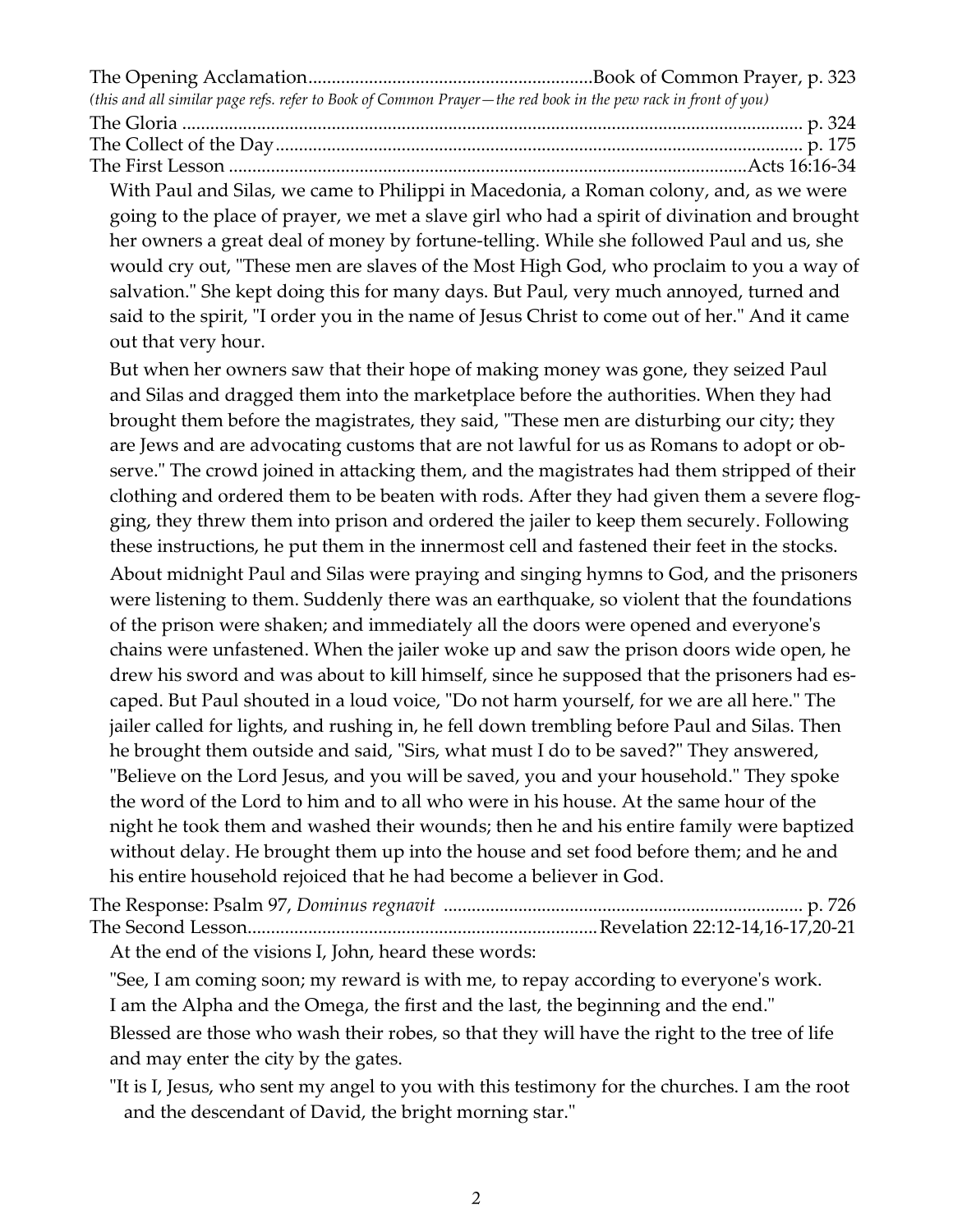| The Spirit and the bride say, "Come."<br>And let everyone who hears say, "Come."<br>And let everyone who is thirsty come.<br>Let anyone who wishes take the water of life as a gift.                                                                                                                                                                                                                                                                                                                                                                                                                                                                                                                                                                                                                                                                                                                                                                                           |
|--------------------------------------------------------------------------------------------------------------------------------------------------------------------------------------------------------------------------------------------------------------------------------------------------------------------------------------------------------------------------------------------------------------------------------------------------------------------------------------------------------------------------------------------------------------------------------------------------------------------------------------------------------------------------------------------------------------------------------------------------------------------------------------------------------------------------------------------------------------------------------------------------------------------------------------------------------------------------------|
| The one who testifies to these things says, "Surely I am coming soon."                                                                                                                                                                                                                                                                                                                                                                                                                                                                                                                                                                                                                                                                                                                                                                                                                                                                                                         |
| Amen. Come, Lord Jesus!                                                                                                                                                                                                                                                                                                                                                                                                                                                                                                                                                                                                                                                                                                                                                                                                                                                                                                                                                        |
| The grace of the Lord Jesus be with all the saints. Amen.                                                                                                                                                                                                                                                                                                                                                                                                                                                                                                                                                                                                                                                                                                                                                                                                                                                                                                                      |
| Jesus prayed for his disciples, and then he said. "I ask not only on behalf of these, but also<br>on behalf of those who will believe in me through their word, that they may all be one.<br>As you, Father, are in me and I am in you, may they also be in us, so that the world may<br>believe that you have sent me. The glory that you have given me I have given them, so that<br>they may be one, as we are one, I in them and you in me, that they may become completely<br>one, so that the world may know that you have sent me and have loved them even as you<br>have loved me. Father, I desire that those also, whom you have given me, may be with me<br>where I am, to see my glory, which you have given me because you loved me before the<br>foundation of the world.<br>"Righteous Father, the world does not know you, but I know you; and these know that you<br>have sent me. I made your name known to them, and I will make it known, so that the love |
| with which you have loved me may be in them, and I in them."                                                                                                                                                                                                                                                                                                                                                                                                                                                                                                                                                                                                                                                                                                                                                                                                                                                                                                                   |
|                                                                                                                                                                                                                                                                                                                                                                                                                                                                                                                                                                                                                                                                                                                                                                                                                                                                                                                                                                                |
|                                                                                                                                                                                                                                                                                                                                                                                                                                                                                                                                                                                                                                                                                                                                                                                                                                                                                                                                                                                |
| <b>Welcome and Announcements</b>                                                                                                                                                                                                                                                                                                                                                                                                                                                                                                                                                                                                                                                                                                                                                                                                                                                                                                                                               |
|                                                                                                                                                                                                                                                                                                                                                                                                                                                                                                                                                                                                                                                                                                                                                                                                                                                                                                                                                                                |
|                                                                                                                                                                                                                                                                                                                                                                                                                                                                                                                                                                                                                                                                                                                                                                                                                                                                                                                                                                                |
| The clergy will carry the Sacrament to anyone in the congregation who is unable to come forward<br>for Holy Communion. Please inform one of the ushers if you would like to be served at your seat.<br>Gluten-free Communion wafers are now carried alongside regular wafers at Holy Communion.<br>If you require one of these, simply ask at the Altar rail.                                                                                                                                                                                                                                                                                                                                                                                                                                                                                                                                                                                                                  |